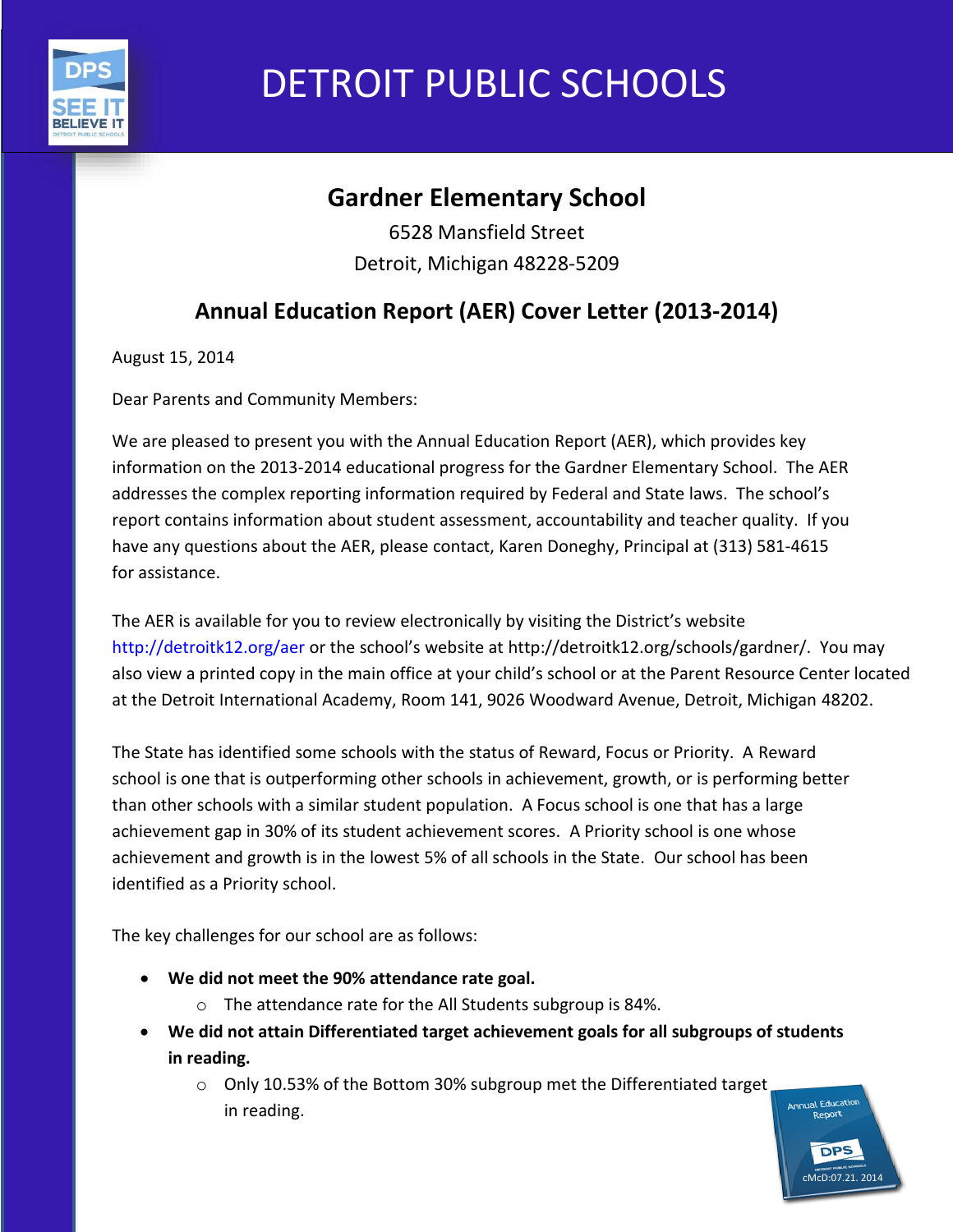- **We did not attain Differentiated target achievement goals for all subgroups of students in writing.** 
	- o Only 0.00% of the Bottom 30% subgroup met the Differentiated target in writing.
- **We did not attain Differentiated target achievement goals for all subgroups of students in mathematics.** 
	- o Only 2.63% of the Bottom 30% subgroup met the Differentiated target in mathematics.
- **We did not attain Differentiated target achievement goals for all subgroups of students in science.** 
	- $\circ$  Only 0.00% of the All Students; 0.00% of the Bottom 30% and 0.00% of the Economically Disadvantaged subgroups met the Differentiated target in science.
- **We did not attain Differentiated target achievement goals for all subgroups of students in social studies.** 
	- $\circ$  Only 16.67% of the All Students and 0.00% of the Bottom 30% subgroups met the Differentiated target in social studies.

We are actively working to address our Michigan School Scorecard issues, accelerate student achievement and close persistent gaps in achievement by implementing key initiatives.

In the 2013-2014 school year, Gardner adopted the Success for All (SFA) Reading Reform Model. Many of the expository trade books and stories are rich in Science and Social Studies concepts. The rubrics that are built into the program require students to provide evidence for their answers and work in cooperative groups. In addition, teachers meet during PLC's to brainstorm strategies for differentiating instruction, to develop grade level hands-on experiments/projects, and to analyze data so they can progress monitor to meet the needs of every student. SFA is a reform model in which the strategies taught during reading are taught all day in every subject area.

Gardner will adopt the 6+1 writing traits in an effort to increase writing proficiency. This will be another whole school initiative. Teachers will focus on 1 trait monthly and teach writing across the curriculum.

The district adopted the Envision Mathematics Series in the 2013-2014 school year. Teachers teach mathematics using the Cycle of Effective Instruction. There are also activities for differentiated instruction, intervention, and students are able to solve real world problems by using manipulatives while working cooperatively.

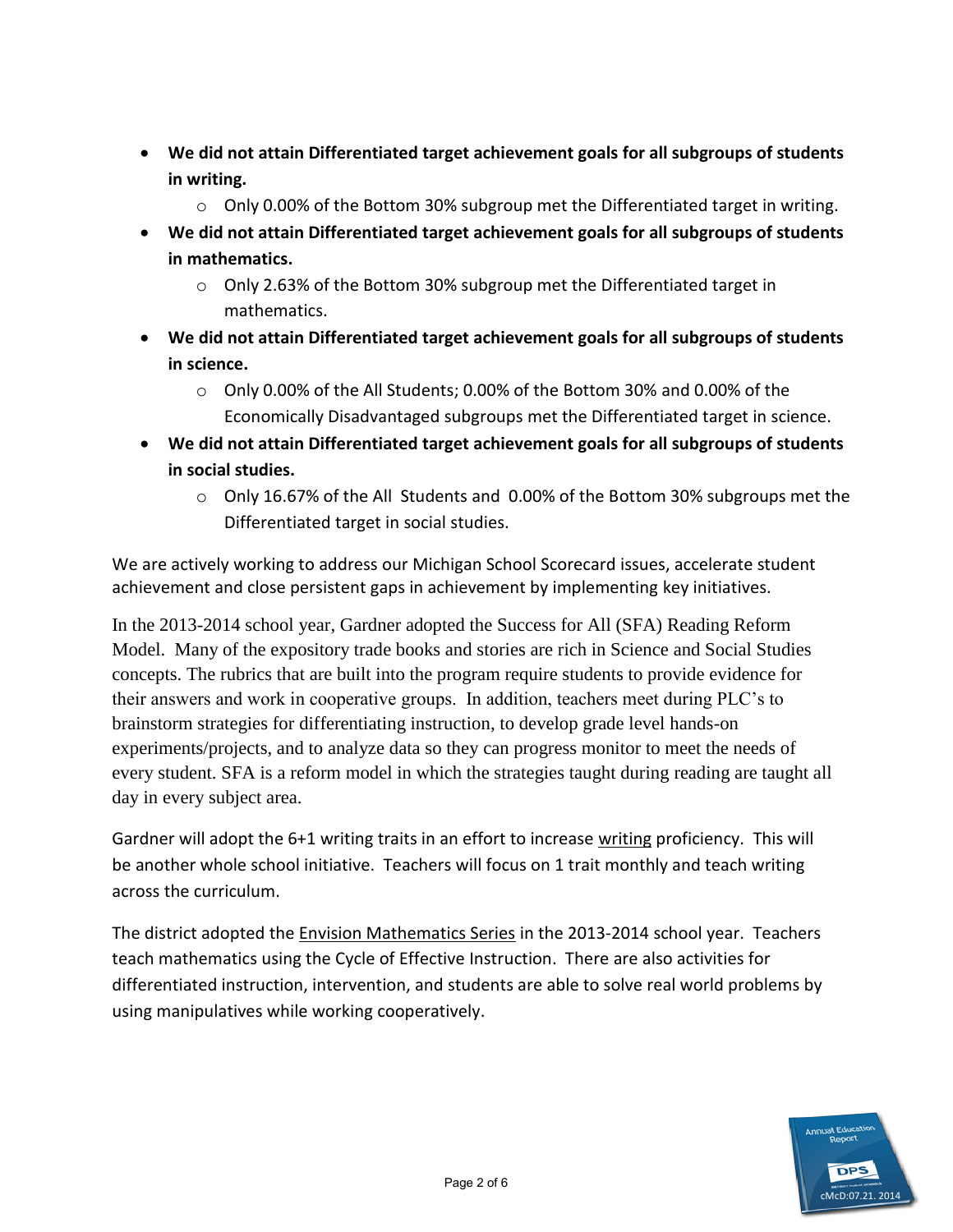#### **Parent Involvement**

The SFA program does an excellent job involving parents. We have committees to address the non-instructional needs of the students. One of the committees is the Parent and Family Involvement Committee. This committee sponsored a book and blanket night that allowed parents and staff an opportunity to read books to students. They also planned our "Diversity Week". Each teacher chooses a different country to showcase. Students are able to travel from class to class to learn about different countries and cultures. The parents, staff, and students all come dressed for the occasion.

Also, our Parent Advisory Council for Student Achievement (PACSA) group meets monthly. They address areas of concern and they suggest ways that all the parents can become more involved at school and at home. Parents suggest topics for workshops that are held throughout the school year.

Thirty-five percent of our Gardner's parents completed the 5Essentials Survey. The purpose of the survey is to provide our staff with feedback on the following five domains: effective leaders, collaborative teachers, involved families, supportive environment, and ambitious instruction. Our leadership team will analyze the results and share them with the staff when they become available. The Gardner team will develop strategies to make improvements based on the data.

State law requires that we also report additional information.

#### **Process for Assigning Pupils to the School**

Detroit Public Schools has an "Open Enrollment Initiative." This initiative allows students to elect to attend any Detroit Public School without being required to live within the boundary for that school. The "Open Enrollment Initiative" does not apply to the Examination High Schools or Application Schools. Parents may enroll their child(ren) in the school of their interest as long as the school has not reached capacity for their particular grade. Enrollment preference is given to students who live within the boundary of a school.

It should also be noted that transportation will not be provided for students who select a school outside of the boundary of their home school. "Open Enrollment Initiative" resources can be found on our website at: [http://detroitk12.org/resources/prospective\\_students/](http://detroitk12.org/resources/prospective_students/)

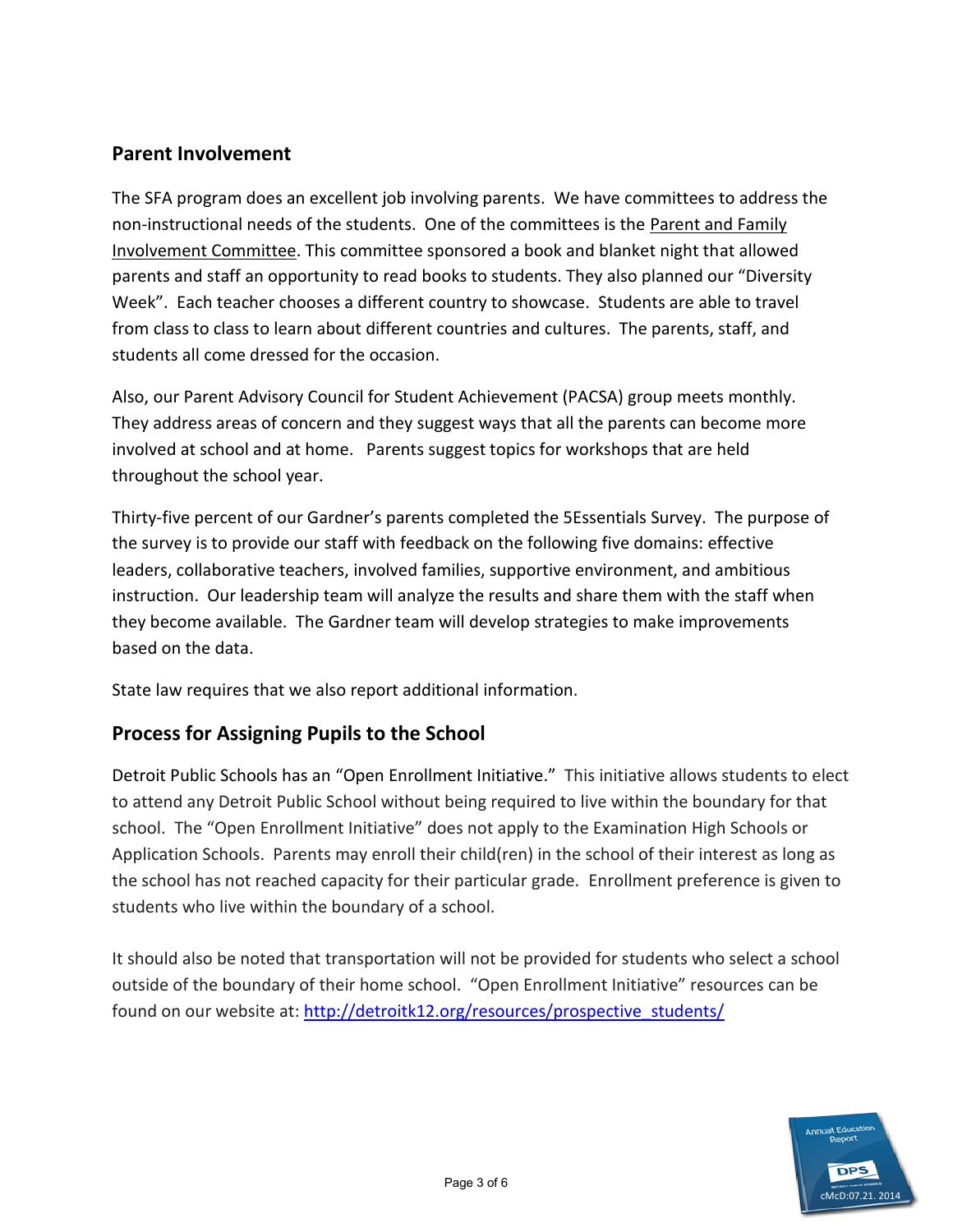#### **School Improvement Status**

| Year      | <b>School Improvement Status</b> |  |
|-----------|----------------------------------|--|
| 2013-2014 | Priority                         |  |
| 2012-2013 | No Status                        |  |

### **Detroit Public Schools' Core Curriculum:**

Consistent with the Detroit Public Schools 2013-2017 Strategic Plan**,** there are aggressive plans to accelerate the rate of student achievement and to ensure that students graduate with the academic and social skills necessary for success in college and the workplace.

#### **Specific curriculum actions are based on the District's strategic plan to:**

- I. Broaden Services to Address Student Needs
- II. Support Parents and Families
- III. Offer Broad/High Quality Programs
- IV. Improve Customer Service
- V. Create Safe Learning Environments
- VI. Transform Central and School based services to serve customers better
- VII. Improve Technology
- VIII. Minimize the Impacts of Change
	- IX. Foster School-Based Leadership
	- X. Celebrate and Promote Success
	- XI. Ensure Fiscal Stability
- XII. Improve Attendance and Discipline

The "Neighborhood-Centered, Quality Schools," Strategic Plan, is available online at [http://detroitk12.org/content/wp-content/uploads/2013/03/Strategic\\_Plan\\_DRAFT-FINAL.pdf](http://detroitk12.org/content/wp-content/uploads/2013/03/Strategic_Plan_DRAFT-FINAL.pdf)

#### **Access to the Core Curriculum**

The instructional strategies and grade level expectations are aligned to the State standards and the NAEP. This represents the core curriculum, which is supported by the texts, materials, computer software and other school level resources used daily in the classrooms. All of the professional development activities are aligned to the core curriculum.

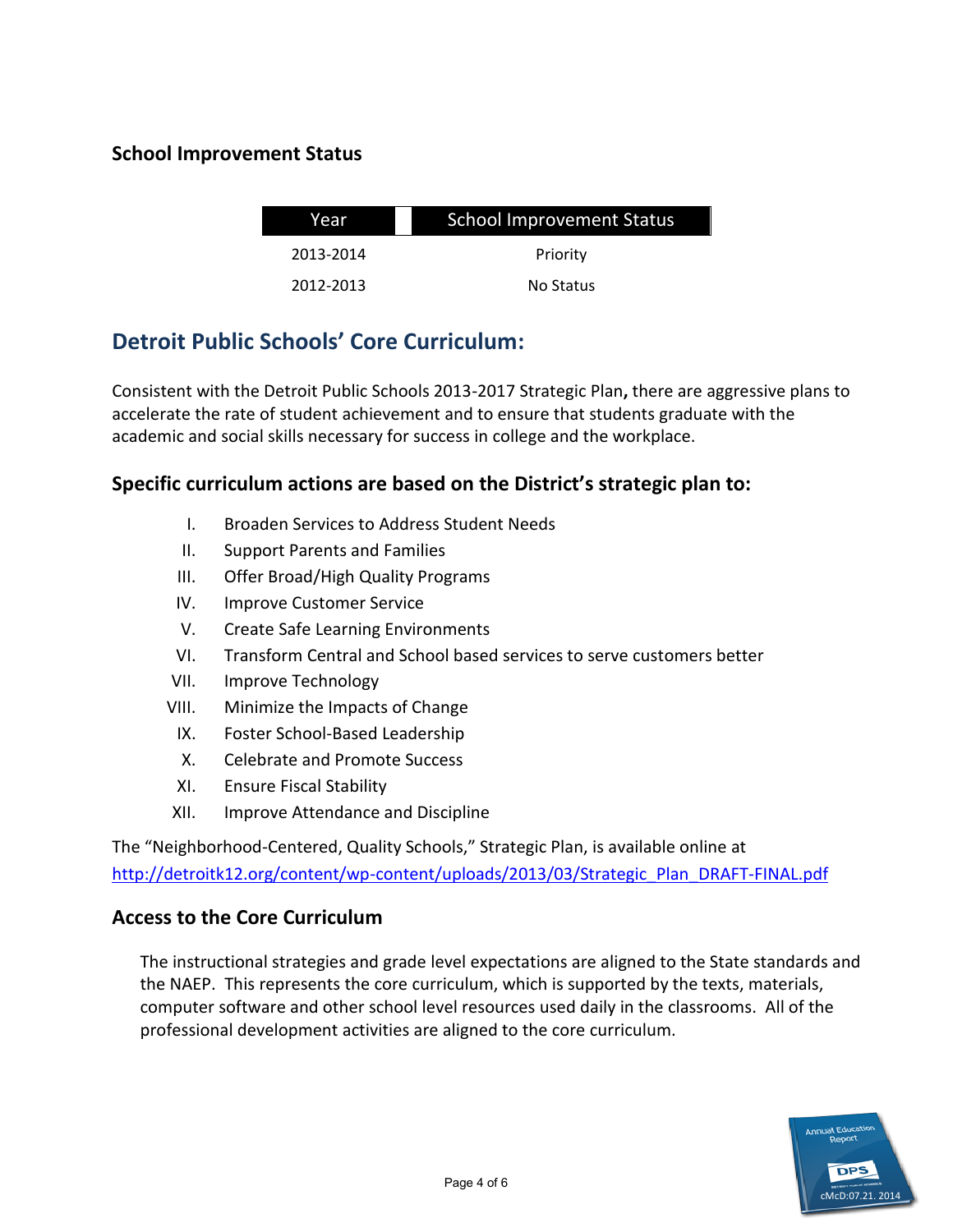The implementation is a process delineated in the District Plan. This plan serves as the framework for each school's academic achievement plan.

The frequent monitoring of the implementation of these plans are conducted by the school diagnostic visits, review of the benchmark assessments, use of the teacher evaluation tool and adherence to the pacing calendar.

The variances from the State Plan can be found in the grade level expectations, which are also aligned to the higher standards of NAEP.

Parents/Guardians are offered classes to increase parenting skills, early childhood literacy, adult literacy and GED. During the school year, the Regional Parent Resource Center is a vehicle for parents and other community members to participate in regular and on-going informational and participatory sessions focused on curriculum and instruction. Learning Village (an online instructional management system), Web updates and semi-annual progress reports are a means to disseminate achievement information to educators. Parents will have the opportunity to monitor students' progress, including attendance, through **Parent Connect**  in the Fall.

Detroit Public Schools Core Curriculum is currently under revision. Pacing Charts and Curriculum guides will be posted to the Division of Teaching and Learning under the Leadership page of our website in the near future.

#### **Parent Engagement**

- $\clubsuit$  Use the technology portal for parents to view daily lessons and to communicate with teachers.
- $\cdot \cdot$  Implement and follow through with the parent contracts.
- Use the Parent Resource Center to engage parents in innovative workshops and sessions that are practical and will result in parent support to students at home.

#### **Student Achievement Results**

Aggregate Student Achievement Results and Detroit Public Schools Quarterly NWEA~MAP Reading and Mathematics reports for Gardner Elementary School can be found on the Detroit Public Schools' web page at the Research, Evaluation and Assessment site at [http://detroitk12.org/data/rea/.](http://detroitk12.org/data/rea/) The following reports are available:

District Profile Report